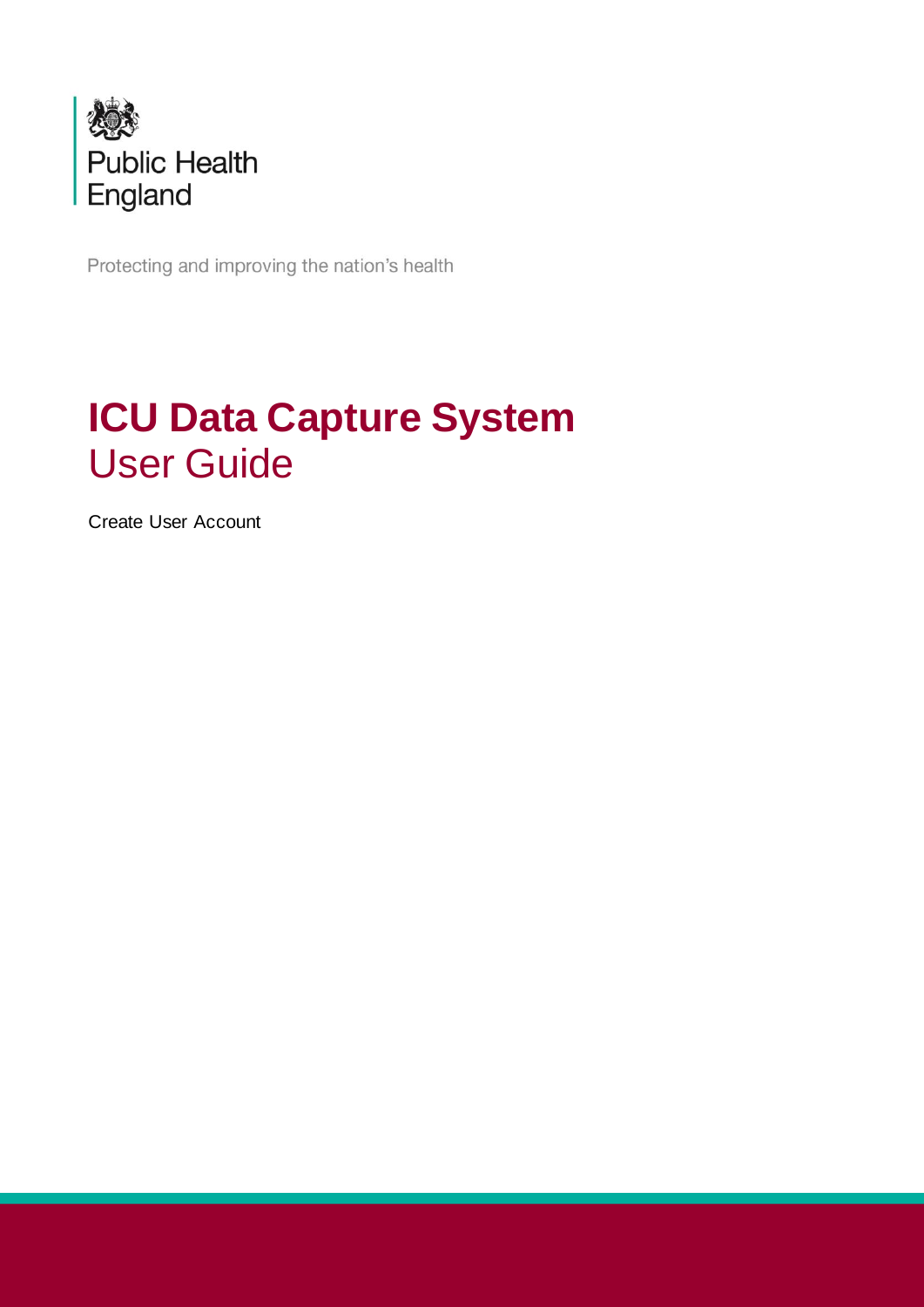## <span id="page-1-0"></span>About Public Health England

Public Health England exists to protect and improve the nation's health and wellbeing, and reduce health inequalities. We do this through world-leading science, research, knowledge and intelligence, advocacy, partnerships and the delivery of specialist public health services. We are an executive agency of the Department of Health and Social Care, and a distinct delivery organisation with operational autonomy. We provide government, local government, the NHS, Parliament, industry and the public with evidence-based professional, scientific and delivery expertise and support.

Public Health England Wellington House 133-155 Waterloo Road London SE1 8UG Tel: 020 7654 8000 [www.gov.uk/phe](http://www.gov.uk/phe) Twitter: [@PHE\\_uk](https://twitter.com/PHE_uk) Facebook: [www.facebook.com/PublicHealthEngland](http://www.facebook.com/PublicHealthEngland)

For queries relating to this document, please contact[:ICCQIP.surveillance@phe.gov.uk](mailto:ICCQIP.surveillance@phe.gov.uk)

## œu

© Crown copyright 2020

You may re-use this information (excluding logos) free of charge in any format or medium, under the terms of the Open Government Licence v3.0. To view this licence, visit [OGL.](https://www.nationalarchives.gov.uk/doc/open-government-licence/version/3/) Where we have identified any third party copyright information you will need to obtain permission from the copyright holders concerned.

Published October 2020

 PHE supports the UN Sustainable Development Goals



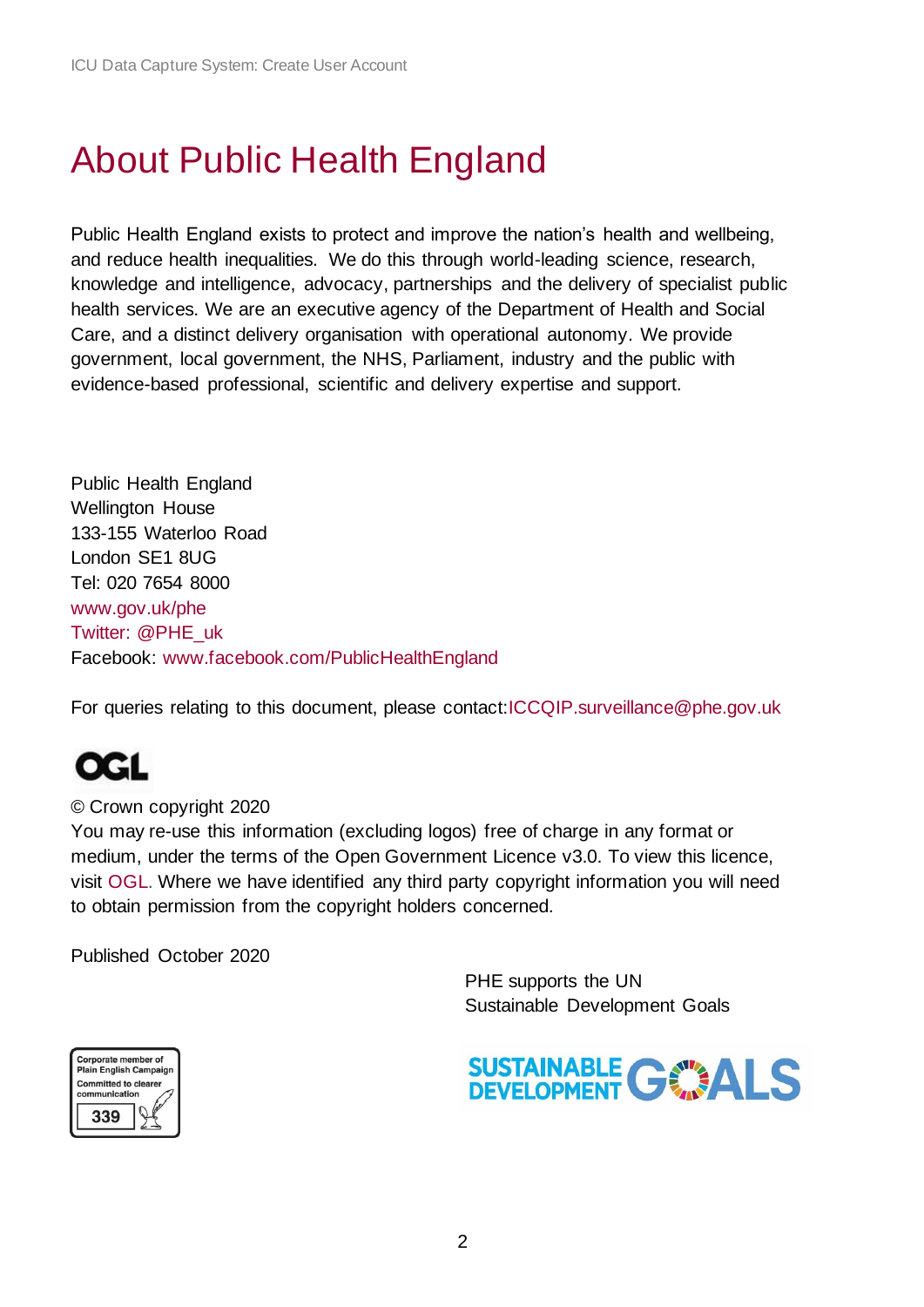# <span id="page-2-0"></span>Document History

| <b>Revision Date</b> | Author                | Version |
|----------------------|-----------------------|---------|
| 26/03/2018           | Public Health England | 1.0     |
| 02/10/2020           | Public Health England | 1.1     |
|                      |                       |         |
|                      |                       |         |
|                      |                       |         |
|                      |                       |         |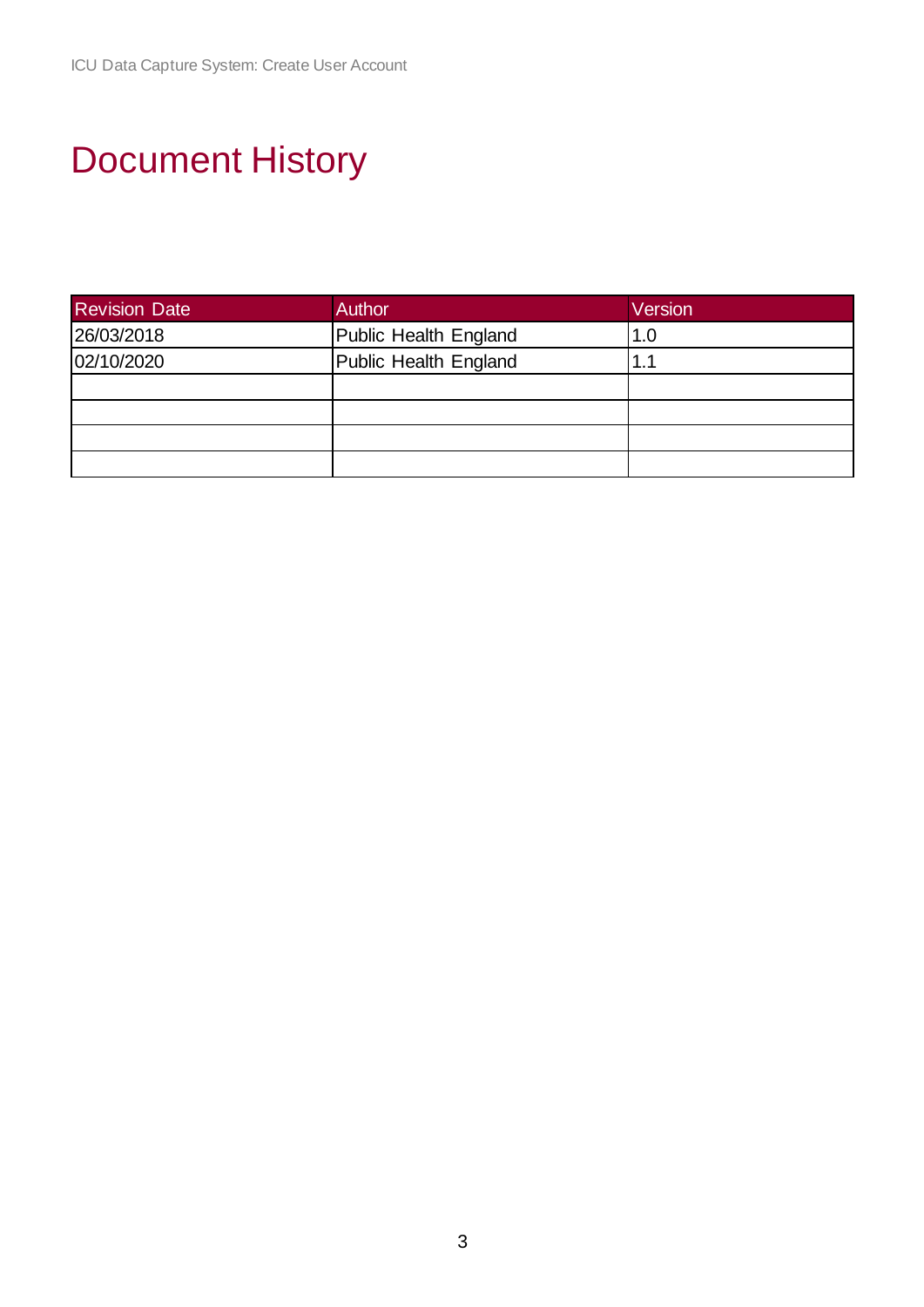## **Contents**

| About Public Health England                  | $\overline{2}$ |
|----------------------------------------------|----------------|
| <b>Document History</b>                      | 3              |
| Create a User Account                        | 5              |
| Request an Account                           | 5              |
| Activate an Account                          | 8              |
| Request Accounts for Multiple Organisations  | 10             |
| Activate Accounts for Multiple Organisations | 11             |
| Login to the ICU DCS System                  | 11             |
| Appendix                                     | 14             |
| Organisation Types and User Roles            | 14             |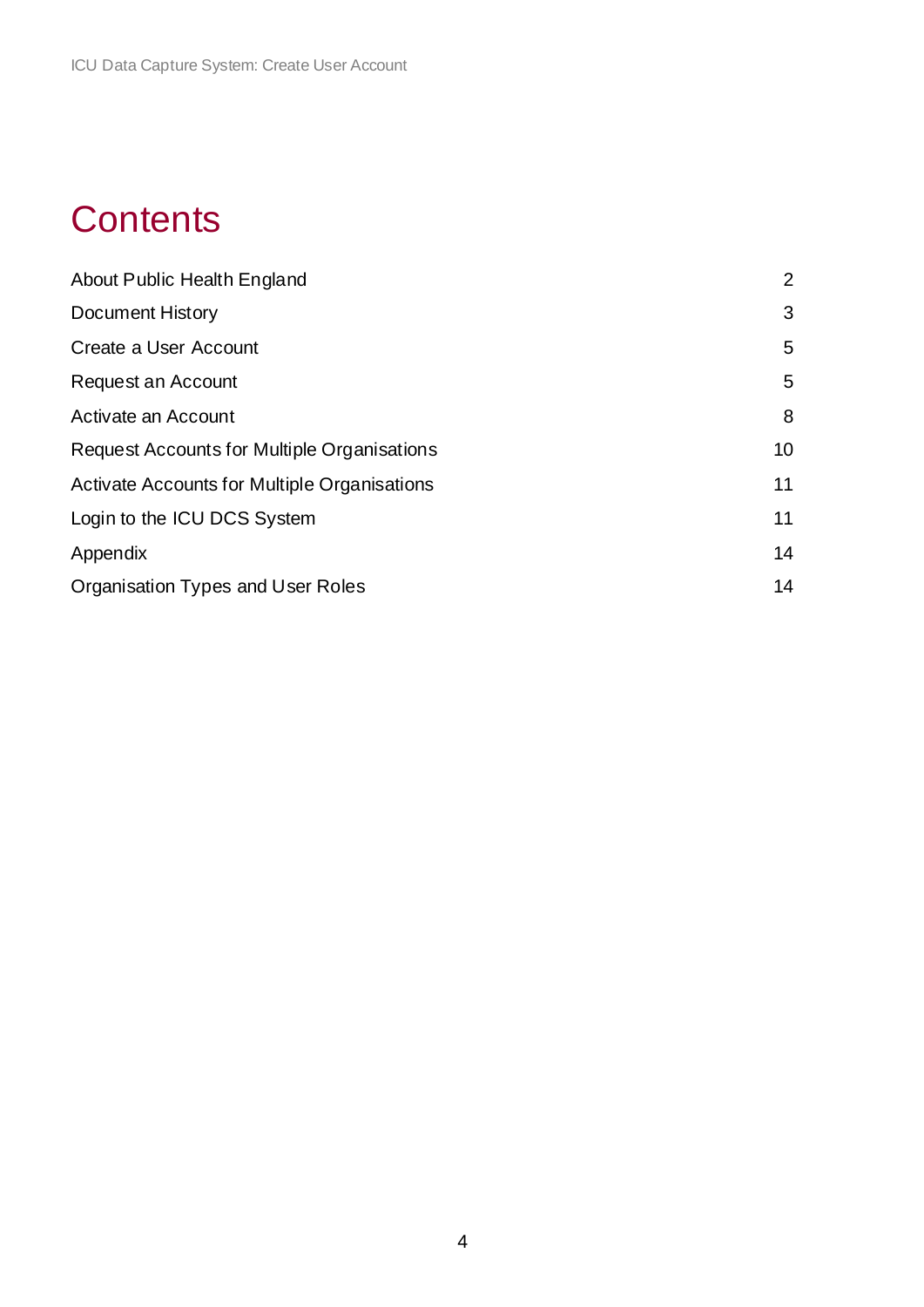## <span id="page-4-0"></span>Create a User Account

All users of the ICU Data Capture System (DCS) must create a user account. There is a two-step process to create an account. Firstly, you must request an account, which is either authorised by your Local Administrator or by PHE, if you have requested a Local Administrator Account. Secondly, once your request has been authorised you can activate your account and log into the ICU DCS.

### <span id="page-4-1"></span>Request an Account

- Go to<https://icudcs.phe.org.uk/>
- The ICU DCS will display the "Homepage" screen [\(Figure 1\)](#page-4-2)
- Select "Register" button in the 'Log in' panel

#### Help | AAA 戀 **Public Health ICU Surveillance - Test Site About Us Contact Us** Hom England About the Intensive Care Unit & Data Capture System Log in **Intensive Care Unit (ICU) Surveillance** User Name<sup>®</sup> Intensive Care Unit (ICU) blood stream infections (BSIs), are prevalent across ICU units in England. This surveillance programme (Infection in Critical Care Quality Improvement Programme; ICCQIP), works to collect<br>and report on unit level ICU-BSIs. Public Health England's Data Capture **Password** System provides an integrated data reporting and analysis system for the é. rgot Password' surveillance of all ICU-BSIs. Don't have an acc **Help & Support Further Reading Publications & Updates** Publications **Related Information Aggregate Reports** Register Support England PPS Study<br>>>England Point Prevalence Survey (PPS) Aggregate Quaterly Reports - England<br>>>Unit level reports are produced on a quarterly basis and<br>sent to the respective units for their info... Registration User Guides<br>>>Please email the ICCQIP inbox <.. It is reported that on any g. See FAQs and Content for more info **Ifection In Critical Care Quality Improvement** Programme<br>
>>The ICCQIP board was set up in 2016 to address the<br>
concerns of hospital-associated Infections (HAI) ... rms of Use | About Us | Contact Us | Website | Accessibility Ver 1.8.0.1.A Powered by CGI

 $\circ$ 

### <span id="page-4-2"></span>**Figure 1: ICU DCS Home page**

• The ICU DCS will display the "Request User Account" form [\(Figure 2\)](#page-5-0)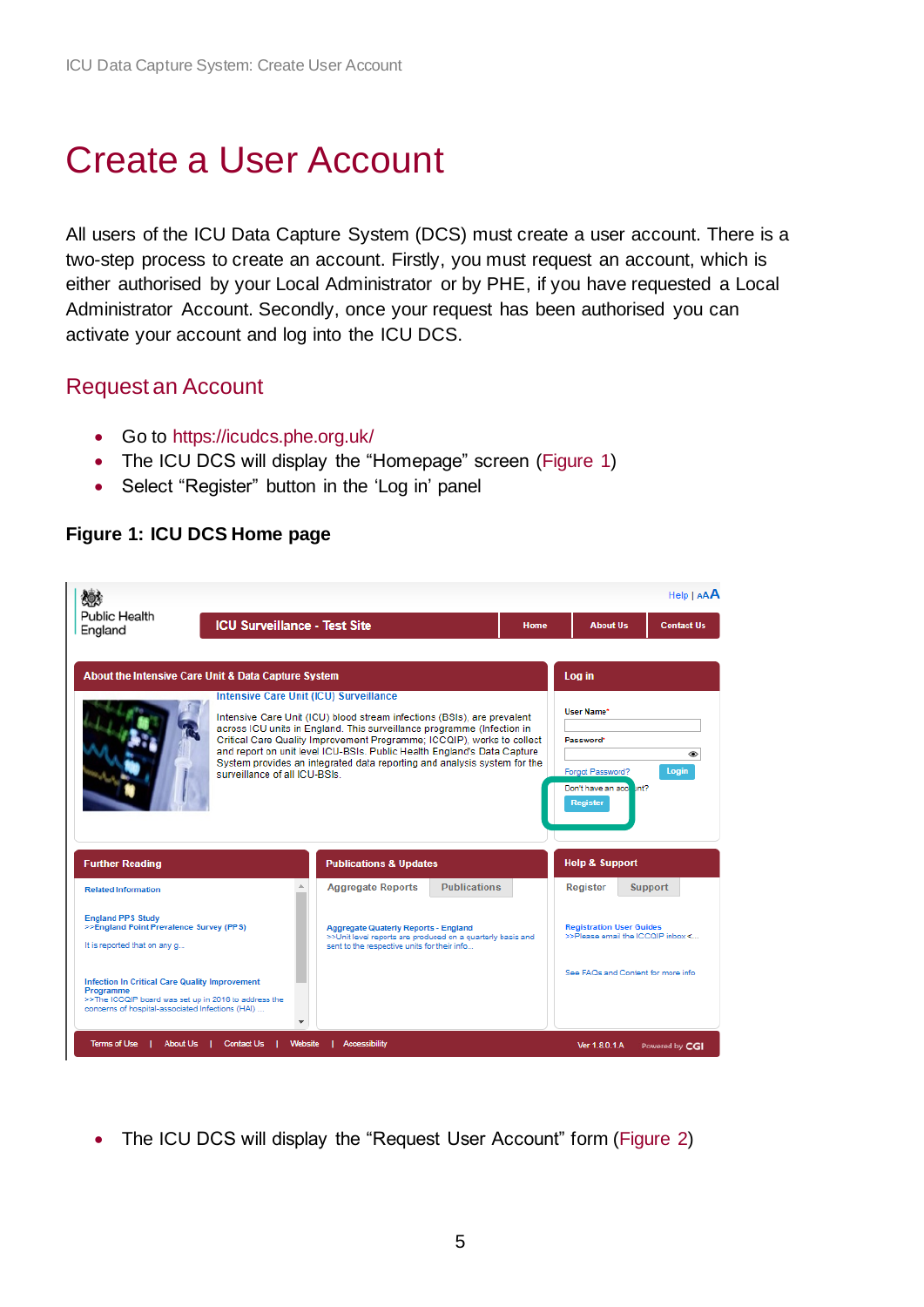#### <span id="page-5-0"></span>**Figure 2: Request User Account form**

| <b>Request User Account</b>                       |                                            |                          |               |
|---------------------------------------------------|--------------------------------------------|--------------------------|---------------|
| Mandatory fields are marked with red asterisk (*) |                                            |                          |               |
| Email Address*                                    |                                            |                          |               |
| <b>Confirm Email Address*</b>                     |                                            |                          |               |
| <b>First Name*</b>                                |                                            |                          |               |
| Surname*                                          |                                            |                          |               |
| Primary Contact Telephone Number*                 |                                            |                          |               |
| <b>Secondary Contact Telephone Number</b>         |                                            |                          |               |
| Surveillance programme*                           | <b>ICCQIP ICU bloodstream surveillance</b> | ۰,                       |               |
| Region*                                           | <b>LONDON</b>                              | $\overline{\phantom{0}}$ |               |
| Organisation Type*                                | $-$ Select $-$                             | ÷                        |               |
| Organisations*                                    | -- Select --                               | ۰,                       |               |
| <b>ICU units</b>                                  | <b>Select Site</b>                         | ÷                        |               |
| Roles*                                            | <b>Select Roles</b>                        | $\overline{\phantom{a}}$ |               |
|                                                   | Type the code from the image               | <b>Submit</b>            | <b>Cancel</b> |

- Enter your 'Email Address', 'First Name', 'Surname' and Contact Telephone Number(s)
	- o Please note that 'Email Address' and 'Confirm Email Address' must be identical
- Select the 'Region' associated with your organisation from the dropdown menu
	- o If access is being requested for a national level organisation then 'National' should be selected. For further information regarding organisational structure please refer to [Table 1](#page-14-0) in the Appendix at the end of this document
- Select your 'Organisation Type' from the dropdown menu
	- o The 'Organisation Type' field provides a choice of different organisational classes. Select 'Intensive Care Unit' or 'Independent Sector Intensive Care Unit' depending on whether your account is for NHS or Independent Sector ICU(s), respectively.
- Select the NHS Trust or Independent Sector Healthcare Provider that your ICU is a part of from the 'Organisation(s)' dropdown menu
	- o You can request access to ICUs at more than one NHS Trust/Independent Sector Provider by selecting multiple options from the 'Organisation(s)' dropdown menu (see ['Request Accounts for Multiple Organisations'](#page-8-0)  below).
- Select the ICU(s) you want to have access to from the 'ICU units' drop down menu, these will be filtered to show only those that are associated with the NHS Trusts/Independent Sector Healthcare Provider that you selected for 'Organisation'.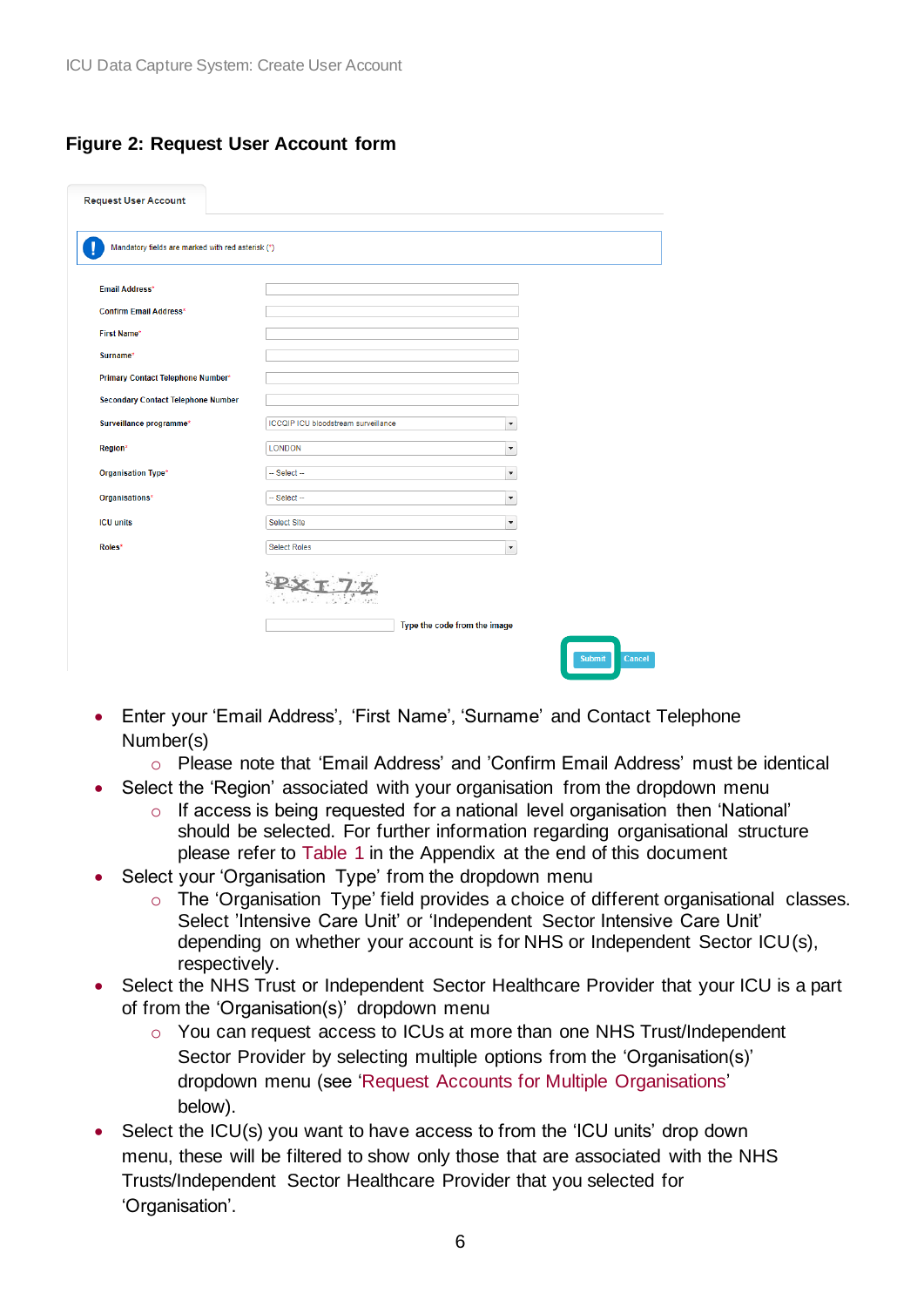- o You can request access to multiple ICUs by selecting multiple options from the 'ICU units' dropdown menu (see ['Request Accounts for Multiple](#page-8-0)  [Organisations'](#page-8-0) below).
- Select at least one 'Role', for further information about Roles and Permissions please view [Table 2](#page-15-0) of the [Appendix](#page-13-0) at the end of this document
	- o You can select more than one role to access the ICU DCS by selecting multiple options from the dropdown menu. The role(s) you have selected will impact the level of access and data you are able to view.
- Enter the CAPTCHA code at the bottom of the page
- Select the 'Submit' button
	- o You will be navigated to the 'User Account Submission Confirmation' screen [\(Figure 3\)](#page-6-0)

#### <span id="page-6-0"></span>**Figure 3: User Account Request Submission Confirmation screen**



- Select the 'Continue' button
	- o You will then be navigated to the ICU DCS 'Homepage' screen [\(Figure 1\)](#page-4-2)
- The ICU DCS will automatically send you an email to you [\(Figure 4\)](#page-6-1) confirming your request for an account, as well as one to your Local Administrator (or to PHE if you are applying for a Local Administrator account).

#### <span id="page-6-1"></span>**Figure 4: Confirmation email from the ICU DCS about user account request**



Your request for a new account has been sent to the Authorised Person for your organisation/s and we'll let you know when your request has been processed by sending a message to the e-mail address you registered with.

Kind regards,

PHE Data Capture System

• Your Local Administrator/Public Health England will then 'Authorise' or 'Reject' your account request. Please note that Public Health England are only able to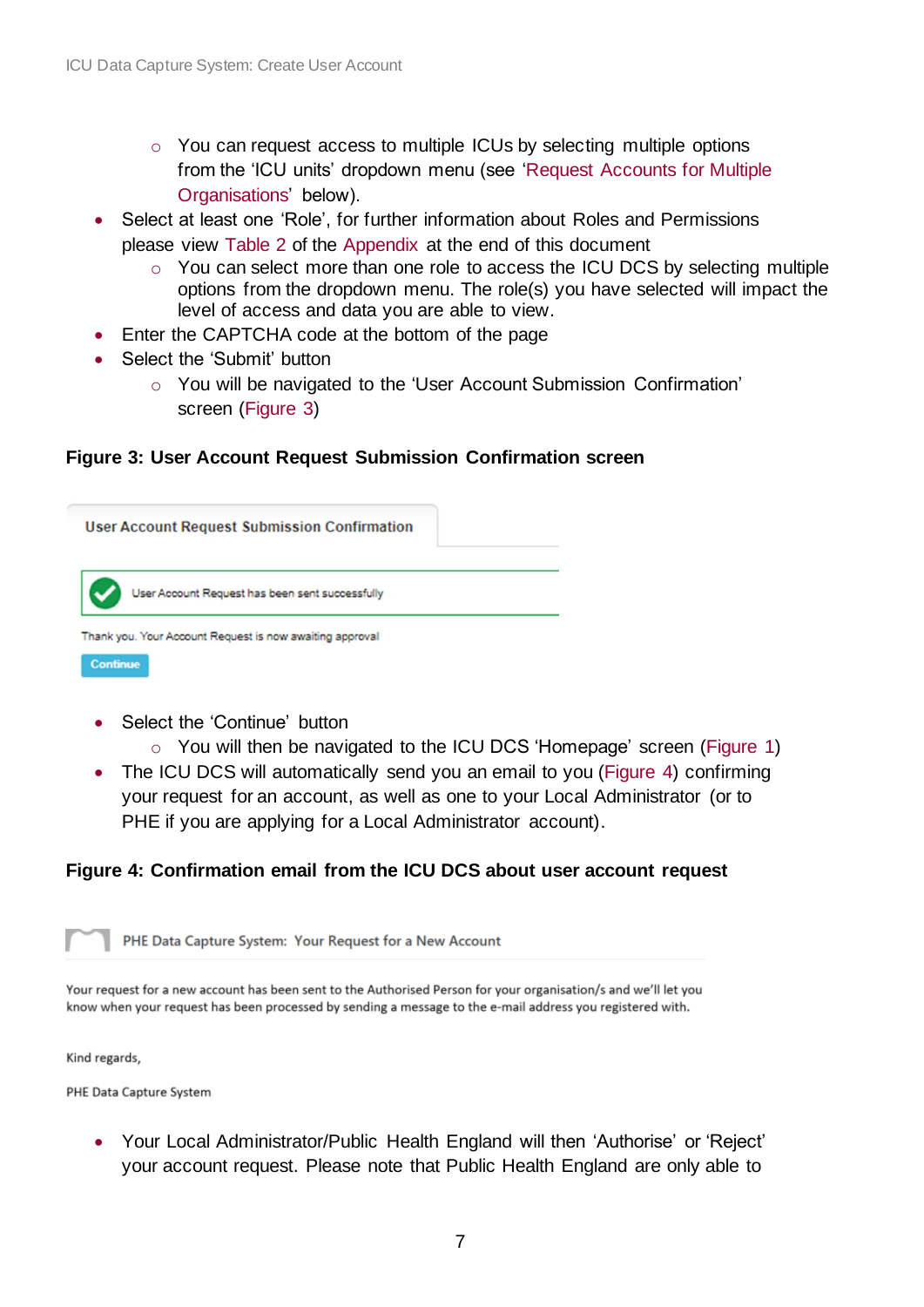authorise Local Administrator accounts, all other accounts need to be authorised by your organisation's Local Administrator(s).

### <span id="page-7-0"></span>Activate an Account

• If your account request is authorised, you will be sent a further email by the ICU DCS, asking you to verify your email account [\(Figure 5\)](#page-7-1).

#### <span id="page-7-1"></span>**Figure 5: Confirmation email from ICU DCS about account approval**

PHE Data Capture System: Your Request for a New Account Your request for a new account on the PHE Data Capture System has been approved. You are authorised to log on as ICU Data Entry, ICU Local Administrator, ICU Read Only, ICU Read Only No PII, ICU Reports, ICU Signoff for RHM - CTICU Please activate your account by visiting Verify Account Kind regards, PHE Data Capture System

• Click on the 'Verify Account' link and this will direct you to the ICU DCS to complete your account request by first accepting the End-User Licence Agreement (EULA) and entering additional user account information (password, security questions and answers) [\(Figure 6\)](#page-7-2).

#### <span id="page-7-2"></span>**Figure 6: Additional information required to complete user account**

| England                    | <b>ICU Surveillance - Test Site</b>               | Home | <b>About Us</b> | <b>Contact Us</b> |
|----------------------------|---------------------------------------------------|------|-----------------|-------------------|
| <b>Create User Account</b> |                                                   |      |                 |                   |
|                            | Mandatory fields are marked with red asterisk (*) |      |                 |                   |
| <b>Create User Account</b> |                                                   |      |                 |                   |
| Password*                  |                                                   |      |                 |                   |
| Re-Enter Password*         |                                                   |      |                 |                   |
| Security Question 1*       | $-$ Select $-$                                    |      |                 |                   |
| Security Answer 1*         |                                                   |      |                 |                   |
| Security Question 2*       | $-$ Select $-$<br>٠                               |      |                 |                   |
| Security Answer 2*         |                                                   |      |                 |                   |
| Security Question 3*       | $-$ Select $-$<br>٠                               |      |                 |                   |
| Security Answer 3*         |                                                   |      |                 |                   |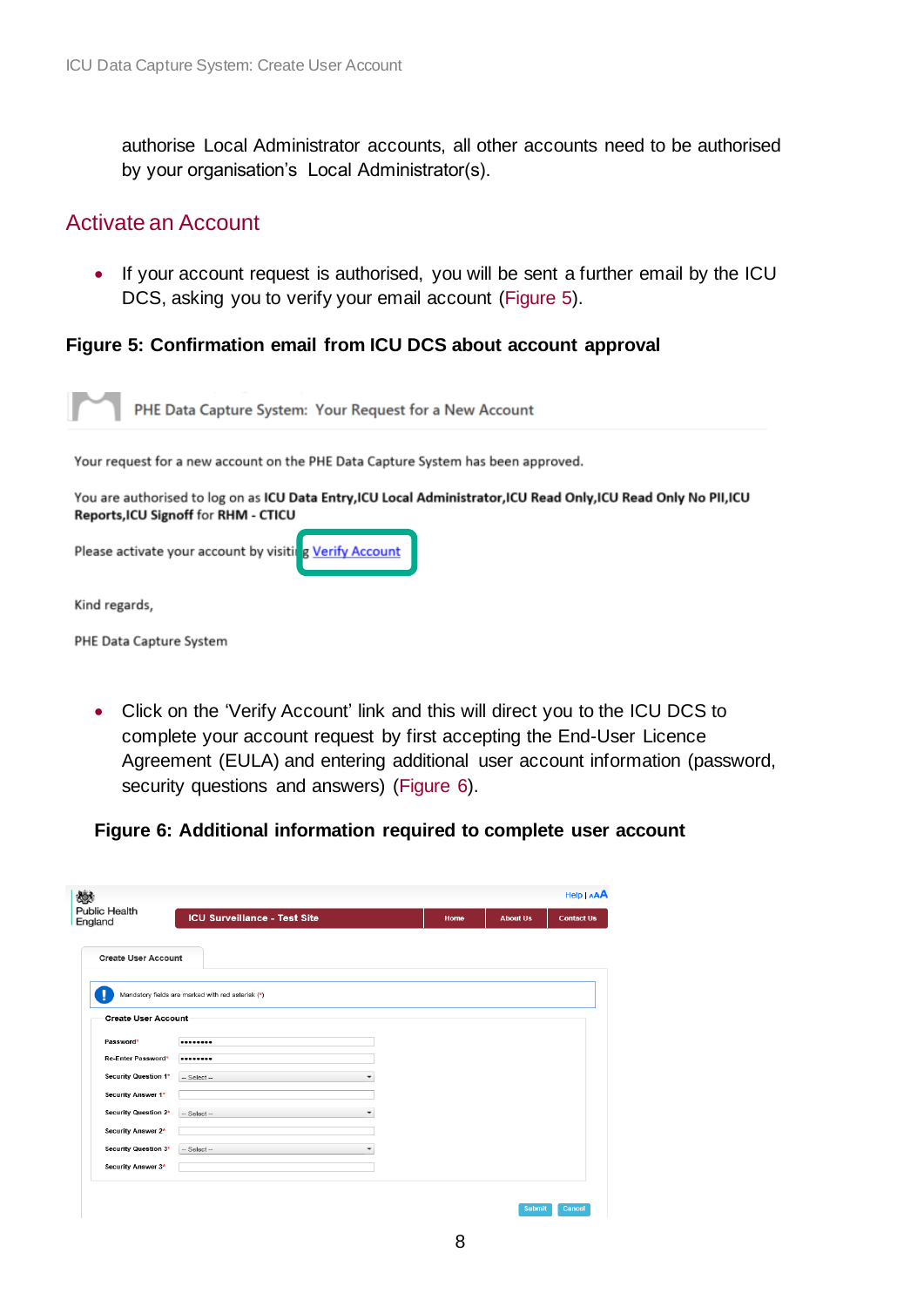o Passwords must be eight or more characters to include at least one capital letter, one numeric character and non-alpha numeric character, such as #\*£)

Please note that if you 'Reject' the EULA you will not be able to proceed and you will need to register again.

- Once you are navigated to the 'Create User Account' and have completed the necessary password and security question responses, select the 'Submit' button
- The ICU DCS will display the 'Create User Account Confirmation' screen (Figure [7\)](#page-8-1)

#### <span id="page-8-1"></span>**Figure 7: Create User Account Confirmation screen**

| 戀                                                                                              |                                            |             |                 | Help   AAA        |
|------------------------------------------------------------------------------------------------|--------------------------------------------|-------------|-----------------|-------------------|
| <b>Public Health</b><br>England                                                                | <b>ICU Surveillance - Test Site</b>        | <b>Home</b> | <b>About Us</b> | <b>Contact Us</b> |
| <b>Create User Account Confirmation</b><br>Please continue by logging into the system<br>Login | User Account has been created successfully |             |                 |                   |

- Select the 'Login' button
- The ICU DCS will display the 'Homepage' screen [\(Figure 1\)](#page-4-2)
- The ICU DCS will send you an email confirming your account has successfully been created [\(Figure 8\)](#page-8-2)

#### <span id="page-8-2"></span>**Figure 8: Confirmation email from ICU DCS about creation of a new user account**



Your new account on the PHE Data Capture System has been created successfully.

You can begin using the system immediately by visiting Home Page and entering your username and password.

If you have forgotten or wish to change your password, please visit Forgot Password

Kind regards,

PHE Data Capture System

<span id="page-8-0"></span>If your account request is rejected, the ICU DCS will send an email explaining why the account request was rejected, for further details please contact your Local Administrator (or PHE - only if you have requested a Local Administrator Account).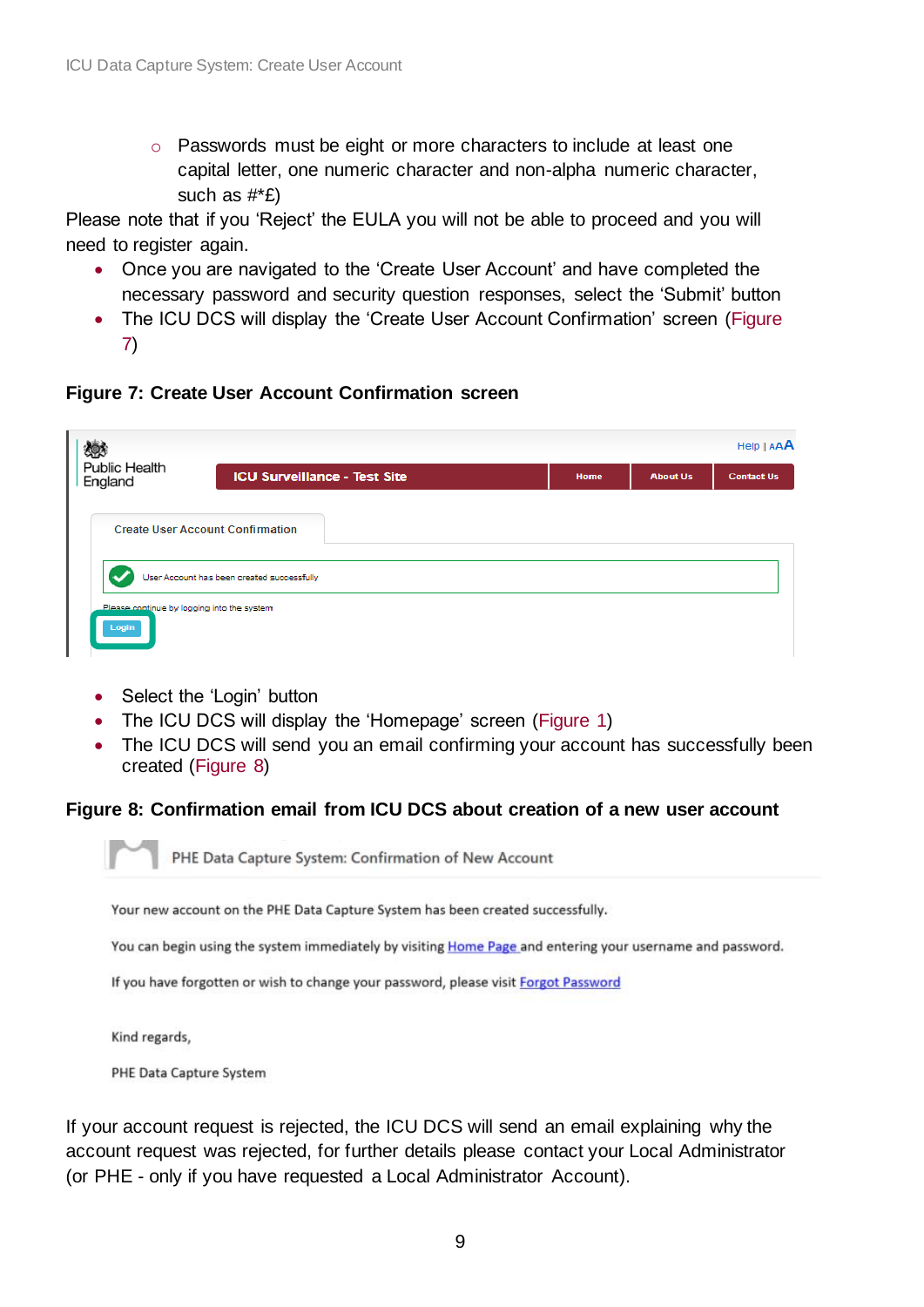### <span id="page-9-0"></span>Request Accounts for Multiple Organisations

Users associated to more than one organisation, or ICU, can register for access to multiple organisations/ICUs on the ICU DCS, by selecting their associated organisations from the 'Organisation(s)' and/or 'ICU units' dropdown menus [\(Figure 9,](#page-9-1) [Figure 10\)](#page-10-2). If users need accounts for both NHS and IS ICUs, they will need to register for each separately.

<span id="page-9-1"></span>**Figure 9: Drop down selection for multiple organisations**

| 戀                                                 |                                                                                                                                                                                            |                          |                 | Heip AA           |
|---------------------------------------------------|--------------------------------------------------------------------------------------------------------------------------------------------------------------------------------------------|--------------------------|-----------------|-------------------|
| <b>Public Health</b><br>England                   | <b>ICU Surveillance - Test Site</b>                                                                                                                                                        | <b>Home</b>              | <b>About Us</b> | <b>Contact Us</b> |
| <b>Request User Account</b>                       |                                                                                                                                                                                            |                          |                 |                   |
| Mandatory fields are marked with red asterisk (*) |                                                                                                                                                                                            |                          |                 |                   |
| Email Address*                                    |                                                                                                                                                                                            |                          |                 |                   |
| Confirm Email Address*                            |                                                                                                                                                                                            |                          |                 |                   |
| <b>First Name*</b>                                |                                                                                                                                                                                            |                          |                 |                   |
| Surname*                                          |                                                                                                                                                                                            |                          |                 |                   |
| Primary Contact Telephone Number*                 |                                                                                                                                                                                            |                          |                 |                   |
| <b>Secondary Contact Telephone Number</b>         |                                                                                                                                                                                            |                          |                 |                   |
| Surveillance programme*                           | <b>ICCQIP ICU bloodstream surveillance</b>                                                                                                                                                 | ٠                        |                 |                   |
| Region*                                           | <b>LONDON</b>                                                                                                                                                                              | $\overline{\phantom{a}}$ |                 |                   |
| Organisation Type*                                | <b>ICU NHS Trust</b>                                                                                                                                                                       | ٠                        |                 |                   |
| Organisations*                                    | GREAT ORMOND STREET HOSPITAL FOR CHILDREN NHS FOUN   *                                                                                                                                     |                          |                 |                   |
| <b>ICU units</b>                                  | <b>BARTS HEALTH NHS TRUST</b><br>CHELSEA AND WESTMINSTER HOSPITAL NHS FOUNDATION<br><b>TRUST</b>                                                                                           |                          |                 |                   |
| Roles*                                            | EPSOM AND ST HELIER UNIVERSITY HOSPITALS NHS                                                                                                                                               |                          |                 |                   |
|                                                   | C GREAT ORMOND STREET HOSPITAL FOR CHILDREN NHS<br><b>FOUNDATION TRUST</b><br>C GUY'S AND ST THOMAS' NHS FOUNDATION TRUST<br>V HOMERTON UNIVERSITY HOSPITAL NHS FOUNDATION<br><b>TRUST</b> |                          |                 |                   |
|                                                   | O IMPERIAL COLLEGE HEALTHCARE NHS TRUST                                                                                                                                                    |                          |                 |                   |
|                                                   | <b>ELKING'S COLLEGE HOSPITAL NHS FOUNDATION TRUST</b><br>KINGSTON HOSPITAL NHS FOUNDATION TRUST<br><b>LEWISHAM AND GREENWICH NHS TRUST</b>                                                 |                          | <b>Submit</b>   | <b>Cancel</b>     |
| Terms of Use  <br>About Us   Contact Us           | LONDON NORTH WEST UNIVERSITY HEALTHCARE NHS<br><b>TRUST</b><br><b>NORTH MIDDLESEX LINIVERSITY HOSPITAL NHS TRUST</b>                                                                       | ▼                        | Ver 1.8.0.1.A   | Powered by CGI    |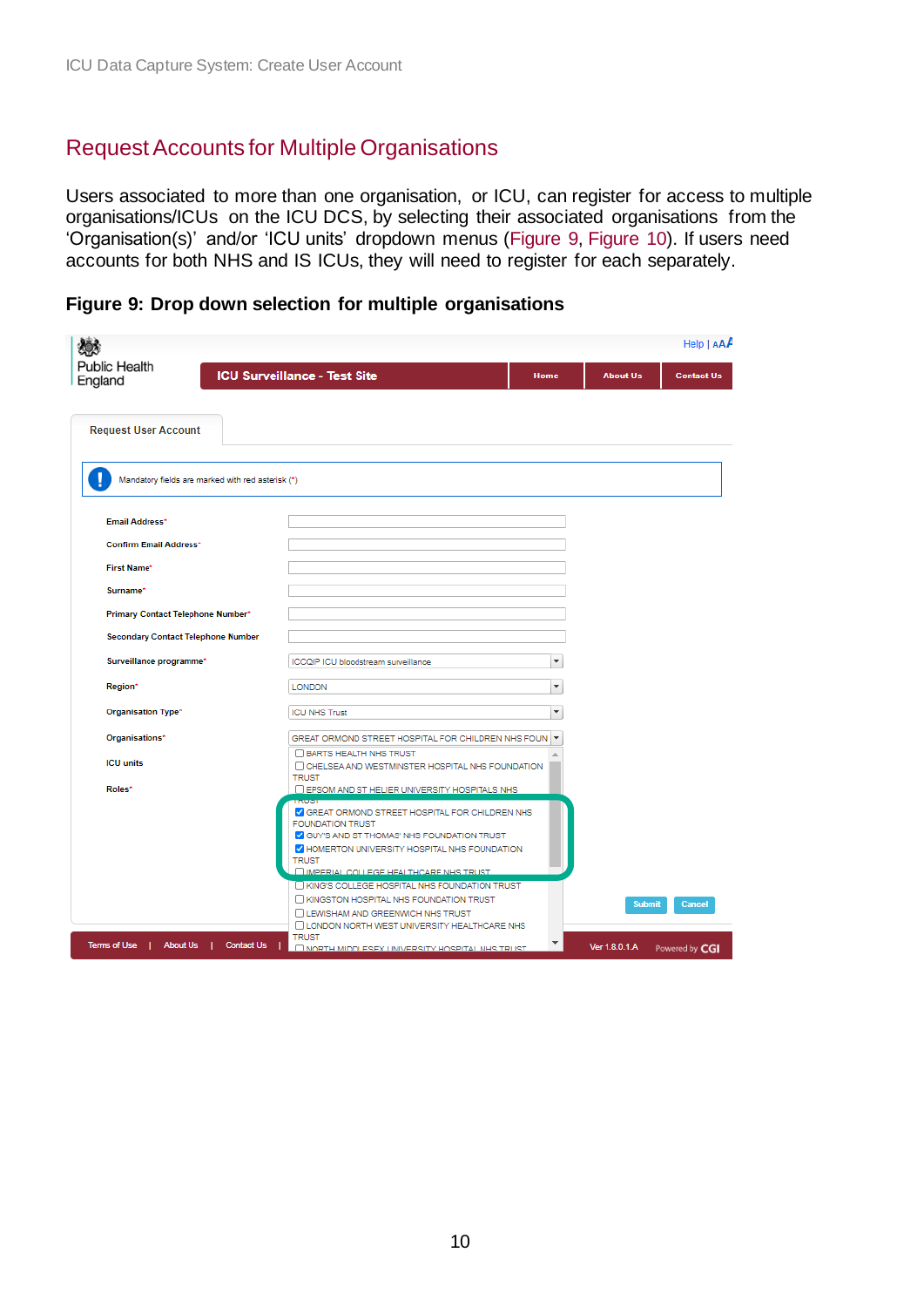#### <span id="page-10-2"></span>**Figure 10: Drop down selection for multiple ICUs**

| <b>Public Health</b>                              |                                                                                 |                          |                 | Help   $AA$       |
|---------------------------------------------------|---------------------------------------------------------------------------------|--------------------------|-----------------|-------------------|
| England                                           | <b>ICU Surveillance - Test Site</b>                                             | <b>Home</b>              | <b>About Us</b> | <b>Contact Us</b> |
|                                                   |                                                                                 |                          |                 |                   |
| <b>Request User Account</b>                       |                                                                                 |                          |                 |                   |
| Mandatory fields are marked with red asterisk (*) |                                                                                 |                          |                 |                   |
| Email Address*                                    |                                                                                 |                          |                 |                   |
| <b>Confirm Email Address*</b>                     |                                                                                 |                          |                 |                   |
| First Name*                                       |                                                                                 |                          |                 |                   |
| Surname*                                          |                                                                                 |                          |                 |                   |
| Primary Contact Telephone Number*                 |                                                                                 |                          |                 |                   |
| <b>Secondary Contact Telephone Number</b>         |                                                                                 |                          |                 |                   |
| Surveillance programme*                           | ICCQIP ICU bloodstream surveillance                                             | $\overline{\phantom{a}}$ |                 |                   |
| Region*                                           | <b>LONDON</b>                                                                   | $\overline{\phantom{a}}$ |                 |                   |
| Organisation Type*                                | <b>ICU NHS Trust</b>                                                            | $\overline{\phantom{a}}$ |                 |                   |
| Organisations*                                    | GUY'S AND ST THOMAS' NHS FOUNDATION TRUST                                       | ٠                        |                 |                   |
| <b>ICU units</b>                                  | RJ1 - CRITICAL CARE UNIT,RJ1 - EVELINA PICU,                                    | ۳                        |                 |                   |
| Roles*                                            | $\blacktriangleright$ --All--<br>RJ1 - CRITICAL CARE UNIT<br>RJ1 - EVELINA PICU |                          |                 |                   |
|                                                   |                                                                                 |                          |                 |                   |
|                                                   | Type the code from the image                                                    |                          |                 |                   |
|                                                   |                                                                                 |                          | <b>Submit</b>   | <b>Cancel</b>     |

## <span id="page-10-0"></span>Activate Accounts for Multiple Organisations

Multi-organisation users will receive multiple emails asking to verify the email address (one for each organisation/ICU). Users will only need to complete the 'Create User Account' screen for the first account they verify; however, each organisation/ICU account request will need to be individually verified from the separate emails sent to you but all subsequent account verifications will bypass the security information page as the data will already have been entered.

### <span id="page-10-1"></span>Login to the ICU DCS System

- Go to<https://icudcs.phe.org.uk/>
- The ICU DCS will display the 'Homepage' screen [\(Figure 1\)](#page-4-2)
- Enter your 'User Name' (the email address that was used to request your account) and 'Password' in the 'Log in' panel
- Select the 'Login' Button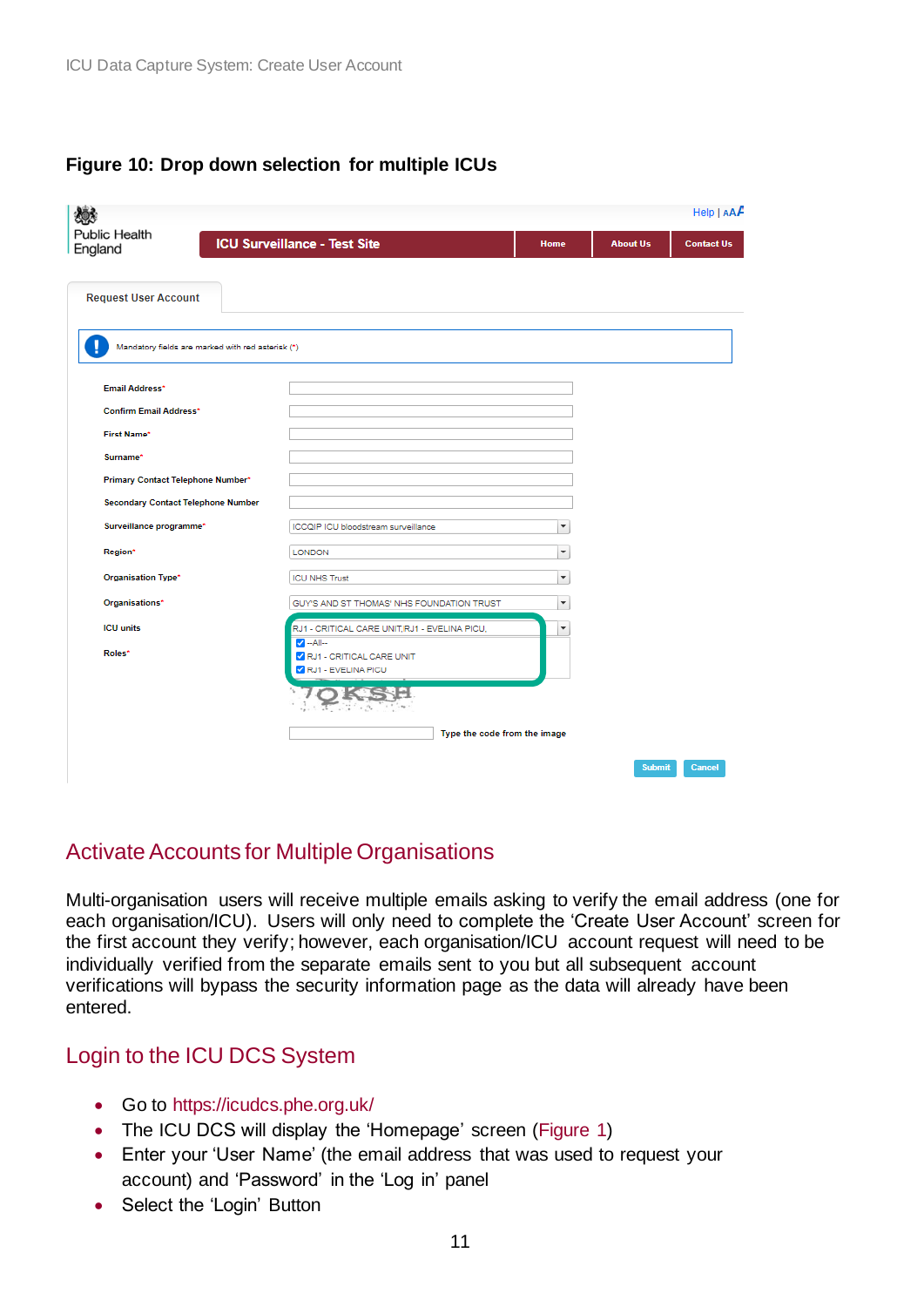- You will then be prompted to answer one of the three security questions (Figure [11\)](#page-11-0)
	- Select 'Authenticate'

<span id="page-11-0"></span>**Figure 11: Authentication of user account when logging in**

|                   | Please authenticate your account by answering the following security question |
|-------------------|-------------------------------------------------------------------------------|
|                   | and clicking on Submit                                                        |
| Security Question | What is the name of your favourite childhood friend?                          |
| Answer*           | ⊛                                                                             |

• If you have an account enabled for multiple roles, you will be prompted to select a particular role to login in with [\(Figure 12\)](#page-11-1)

<span id="page-11-1"></span>**Figure 12: Selection of user role when logging in**

| <b>Login As</b>          |                                                                                                               |  |
|--------------------------|---------------------------------------------------------------------------------------------------------------|--|
|                          | Your account is linked to more than one role.<br>You must select a role before you can log into<br>the system |  |
| Select Role              | $\overline{\phantom{a}}$                                                                                      |  |
|                          | $-$ Select $-$                                                                                                |  |
| Select Organisation Type | <b>ICU Data Entry</b>                                                                                         |  |
|                          | <b>ICU Local Administrator</b>                                                                                |  |
|                          | <b>ICU Read Only</b>                                                                                          |  |
|                          | ICU Read Only No PII                                                                                          |  |
|                          | <b>ICU Reports</b>                                                                                            |  |
|                          | <b>ICU Signoff</b>                                                                                            |  |
|                          | System Administrator                                                                                          |  |

• The ICU DCS System will display the 'Home Dashboard' screen [\(Figure 13\)](#page-12-0)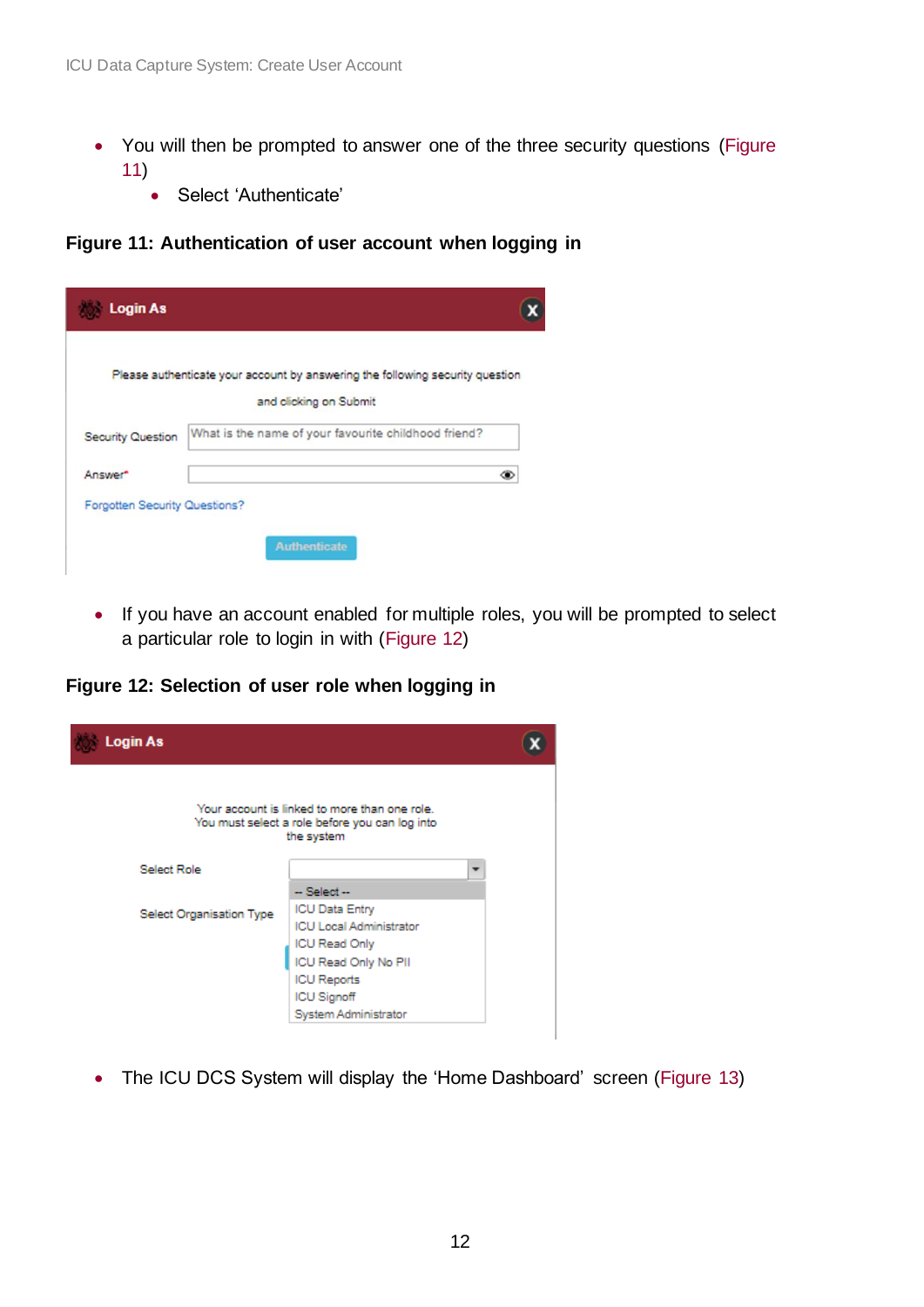### <span id="page-12-0"></span>**Figure 13: Home Dashboard**

| <b>ICU Surveillance</b>                                                         |                                                                                                                                                                                                                |                     | Home                    | Welcome MIHALKOVA, Miroslava as System Administrator<br>$\overline{\phantom{a}}$<br><b>About Us</b> | Help $ $ $AAA$<br>Logout<br><b>Contact Us</b> |
|---------------------------------------------------------------------------------|----------------------------------------------------------------------------------------------------------------------------------------------------------------------------------------------------------------|---------------------|-------------------------|-----------------------------------------------------------------------------------------------------|-----------------------------------------------|
| <b>Summary</b>                                                                  | <b>ICU Summary</b>                                                                                                                                                                                             | <b>Benchmarking</b> | <b>ICU Benchmarking</b> | <b>Data Quality</b>                                                                                 |                                               |
|                                                                                 |                                                                                                                                                                                                                |                     |                         |                                                                                                     |                                               |
|                                                                                 |                                                                                                                                                                                                                |                     |                         |                                                                                                     |                                               |
| <b>System Announcements-ICU</b>                                                 |                                                                                                                                                                                                                |                     |                         |                                                                                                     |                                               |
| ICU Surveillance System (DCS)                                                   |                                                                                                                                                                                                                |                     |                         |                                                                                                     |                                               |
|                                                                                 | Please note: Following the updates to the ICU DCS, please may we request that users experiencing any issues firstly delete their cache before contacting the support team. Detailed instructions are available |                     |                         |                                                                                                     |                                               |
| via the Deleting Cache User Guide                                               |                                                                                                                                                                                                                |                     |                         |                                                                                                     |                                               |
| Generic Aggregate adult, paediatric and neonatal reports - published March 2020 |                                                                                                                                                                                                                |                     |                         |                                                                                                     |                                               |
| April 2018 - December 2019 ( Q9-Q15)                                            |                                                                                                                                                                                                                |                     |                         |                                                                                                     |                                               |
|                                                                                 |                                                                                                                                                                                                                |                     |                         |                                                                                                     |                                               |
|                                                                                 |                                                                                                                                                                                                                |                     |                         |                                                                                                     |                                               |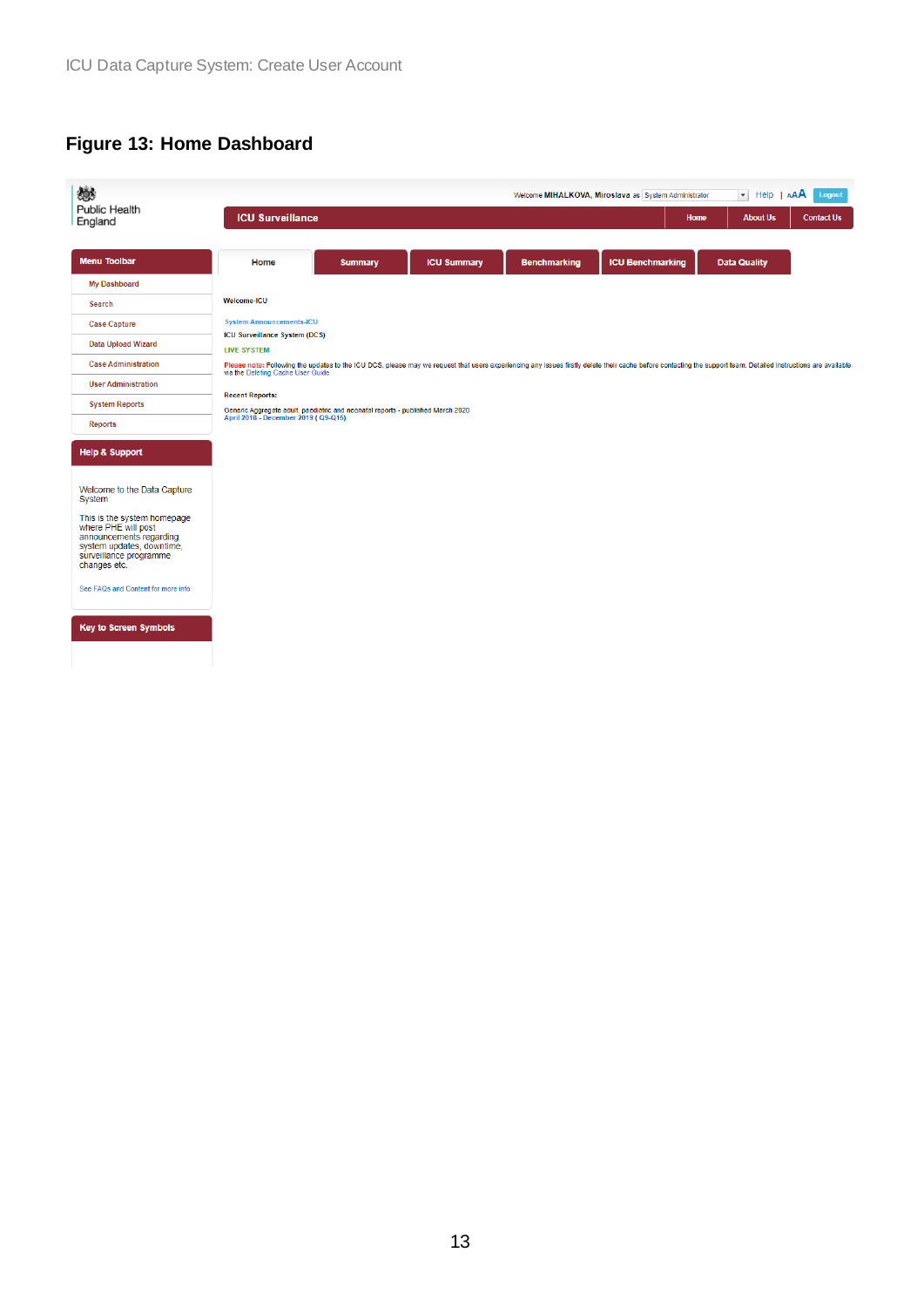## <span id="page-13-0"></span>Appendix

### <span id="page-13-1"></span>Organisation Types and User Roles

The ICU DCS supports a range of organisations and user types or roles [\(Tables 1](#page-14-0) and [2\)](#page-15-0), each of which have associated permissions and levels of access to the system. Within each organisation it is possible for the same user to have a range of different roles and for different users to have different roles. A user's organisation type, its place in the hierarchy and the user's role affect whether the user is able to enter or sign off data. It also impacts on what data they are able to view.

All roles allow users to view data entered on the system at a summary level via a range of reports. For example, all users are able to view a count or rate of reported infections bacteraemia by ICU Unit.

Access to patient level data, with or without PII, is restricted based on the organisational hierarchy [\(Table 1\)](#page-14-0). National users have access to patient level data for all cases entered on the system. Sub-national users have patient level access for cases mapped to their organisation in one of several ways. Organisation units only have patient level access to records entered by them. This is summarised in [Table 1.](#page-14-0) Specific permissions associated with each of the roles are shown in [Table 2.](#page-15-0)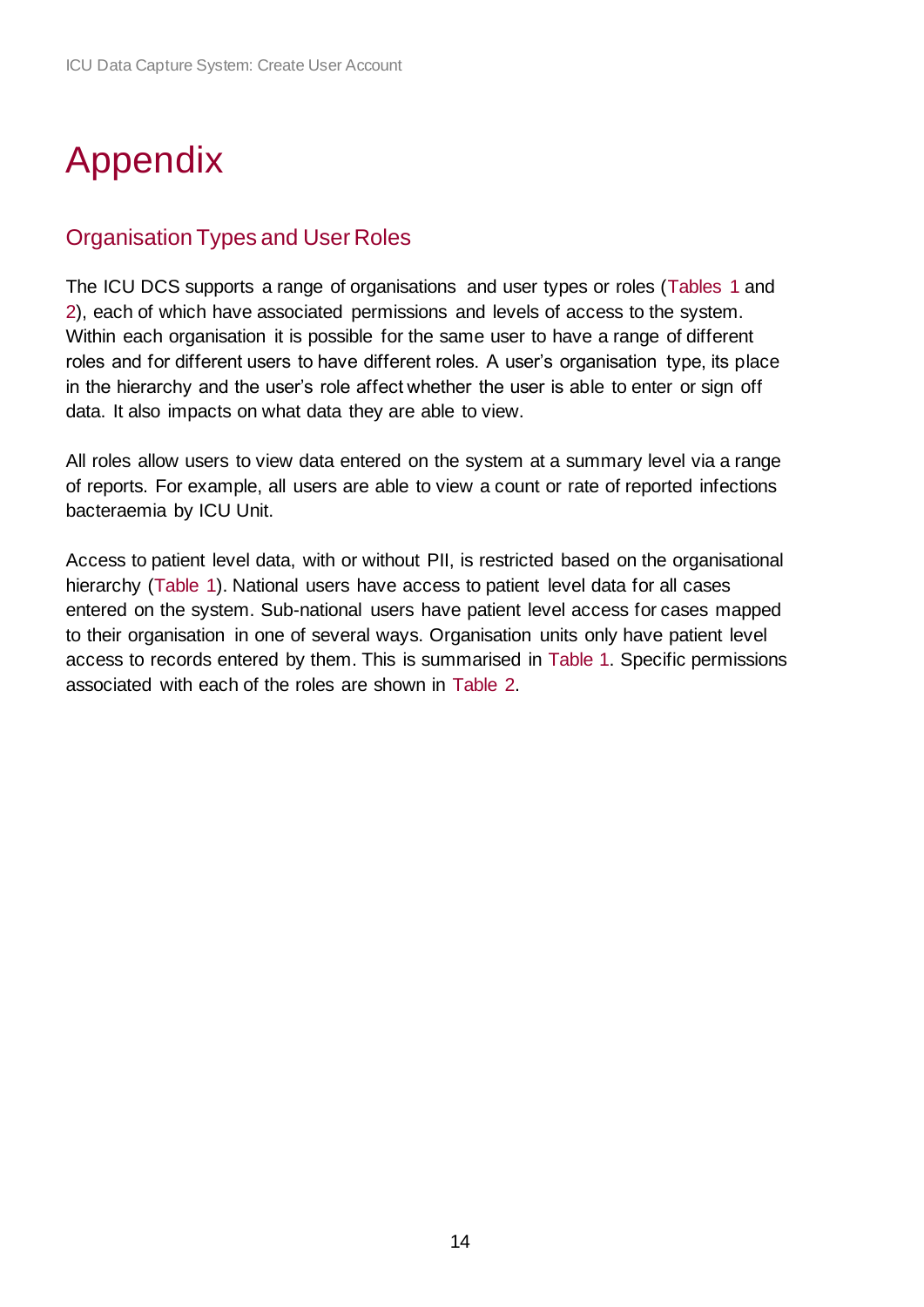#### <span id="page-14-0"></span>**Table 1**

Summary of organisation types and role and data presentation in reports

| Organisation<br><b>Type</b>                     | <b>Hierarchy</b>     | <b>Roles</b><br>Supported                                                                                                                                                                                | Access to<br>patient level<br>data (with or<br>without PII) | <b>Default</b><br>Pathway ** | Data visible on<br>line listings |
|-------------------------------------------------|----------------------|----------------------------------------------------------------------------------------------------------------------------------------------------------------------------------------------------------|-------------------------------------------------------------|------------------------------|----------------------------------|
| <b>Public Health</b><br>England<br>(National)   | National             | System<br>$\bullet$<br>Administrator                                                                                                                                                                     | All                                                         | <b>Reporting Route</b>       | All cases, no<br>mapping applied |
| Intensive Care<br>Units                         | Organisation<br>Unit | <b>ICU Local</b><br>$\bullet$<br>Administrator<br><b>ICU Read Only*</b><br><b>ICU Data Entry</b><br>$\bullet$<br><b>ICU Signoff</b><br>$\bullet$<br><b>ICU Read Only</b><br>No PII<br><b>ICU Reports</b> | Cases entered by<br>the NHS ICU                             | <b>Reporting Route</b>       | Cases entered by<br>the NHS ICU  |
| Independent<br>Sector<br>Healthcare<br>Provider | Organisation<br>Unit | <b>ICU Local</b><br>Administrator<br>ICU Read Only*<br><b>ICU Data Entry</b><br>$\bullet$<br><b>ICU Signoff</b><br>$\bullet$<br><b>ICU Read Only</b><br>No PII<br><b>ICU Reports</b>                     | Cases entered by<br>the Independent<br>Sector ICU           |                              |                                  |

\*Allows read only permission to view data at patient level, either with or without PII access, depending on requirements

\*\* NB. this is the usual pathway by which cases are mapped to this organisation type. This is how the data is presented on all reports, except the line listing where other mappings are applied.